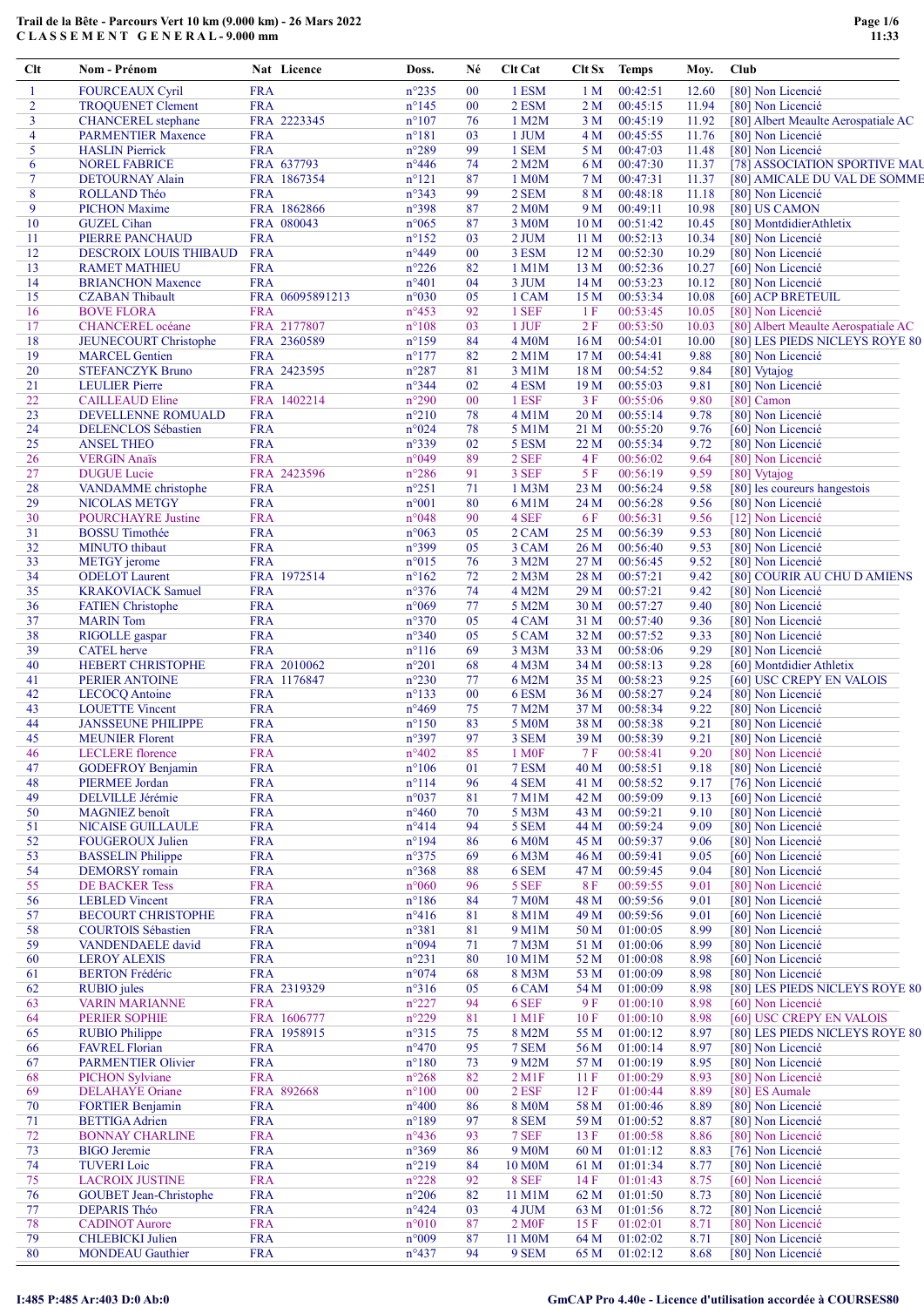| Clt        | Nom - Prénom                                       |                          | Nat Licence      | Doss.                            | Né       | Clt Cat                        | Clt Sx           | <b>Temps</b>         | Moy.         | Club                                          |
|------------|----------------------------------------------------|--------------------------|------------------|----------------------------------|----------|--------------------------------|------------------|----------------------|--------------|-----------------------------------------------|
| 81         | <b>BONNARD Simon</b>                               | <b>FRA</b>               |                  | $n^{\circ}182$                   | 94       | <b>10 SEM</b>                  | 66 M             | 01:02:20             | 8.66         | [80] Non Licencié                             |
| 82         | <b>ANDARDE JOSE</b>                                | <b>FRA</b>               |                  | $n^{\circ}249$                   | 79       | 12 M1M                         | 67 M             | 01:02:31             | 8.64         | [80] Non Licencié                             |
| 83         | <b>DEBUIGNY MICKAEL</b>                            | <b>FRA</b>               |                  | $n^{\circ}248$                   | 79       | 13 M1M                         | 68 M             | 01:02:31             | 8.64         | [80] Non Licencié                             |
| 84         | <b>LOUAGE MAXIME</b>                               | <b>FRA</b>               |                  | $n^{\circ}417$                   | 82       | 14 M1M                         | 69 M             | 01:02:32             | 8.64         | [60] Non Licencié                             |
| 85         | <b>DUVERE Robin</b>                                | <b>FRA</b>               |                  | $n^{\circ}085$                   | 99       | <b>11 SEM</b>                  | 70 M             | 01:02:44             | 8.61         | [76] Non Licencié                             |
| 86         | <b>DESENLIS Victor</b>                             | <b>FRA</b>               |                  | $n^{\circ}361$                   | 95       | <b>12 SEM</b>                  | 71 M             | 01:02:47             | 8.60         | [80] Non Licencié                             |
| 87         | <b>GROSSETETE Christophe</b>                       | <b>FRA</b>               |                  | $n^{\circ}325$                   | 74       | 10 M2M                         | 72 M             | 01:02:50             | 8.60         | [80] Non Licencié                             |
| 88         | <b>SPICER Reynald</b>                              |                          | FRA 2173870      | $n^{\circ}119$                   | 64       | 1 M4M                          | 73 M             | 01:02:54             | 8.59         | [80] US Camon                                 |
| 89         | DOPRÉ Sandrine                                     | <b>FRA</b>               |                  | $n^{\circ}120$                   | 78       | 3 M1F                          | 16F              | 01:02:54             | 8.59         | [80] Non Licencié                             |
| 90         | CAZÉ Emilie                                        |                          | FRA 743225       | $n^{\circ}482$                   | 81       | 4 M1F                          | 17F              | 01:03:00             | 8.57         | [02] CA Fresnoy                               |
| 91         | <b>BOULANGER Jean-Philippe</b>                     | <b>FRA</b>               |                  | n°095                            | 72       | 9 M3M                          | 74 M             | 01:03:01             | 8.57         | [80] Non Licencié                             |
| 92         | <b>LEROY</b> Sebastien                             | <b>FRA</b>               |                  | $n^{\circ}259$                   | 85       | 12 M0M                         | 75 M             | 01:03:13             | 8.54         | [60] Non Licencié                             |
| 93         | <b>CUVILLIER Cyril</b>                             |                          | FRA 2413562      | $n^{\circ}212$                   | 70       | 10 M3M                         | 76 M             | 01:03:17             | 8.53         | [80] SAINT-OUEN DSL                           |
| 94         | <b>GODOT</b> virginie                              |                          | FRA 2038929      | $n^{\circ}246$                   | 74       | 1 M <sub>2</sub> F             | 18F              | 01:03:28             | 8.51         | [80] AMICALE DU VAL DE SOMME                  |
| 95         | <b>BOSSU LAURENT</b>                               |                          | FRA 1699766      | $n^{\circ}247$                   | 73       | 11 M2M                         | 77 M             | 01:03:28             | 8.51         | [80] US CAMON                                 |
| 96         | <b>PETRUS Paul</b>                                 | <b>FRA</b>               |                  | $n^{\circ}422$                   | 05       | 7 CAM                          | 78 M             | 01:03:33             | 8.50         | [80] Non Licencié                             |
| 97         | <b>DARRAS</b> Benjamin                             | <b>FRA</b>               |                  | n°389                            | 95       | 13 SEM                         | 79 M             | 01:03:33             | 8.50         | [80] Non Licencié                             |
| 98<br>99   | <b>BORGES</b> christophe                           | <b>FRA</b><br><b>FRA</b> |                  | $n^{\circ}331$                   | 75<br>05 | 12 M2M                         | 80 M             | 01:03:39             | 8.48         | [78] Non Licencié                             |
| 100        | <b>PORTIER Kenzo</b><br><b>CAMERLYNCK Benoit</b>   | <b>FRA</b>               |                  | $n^{\circ}332$<br>$n^{\circ}218$ | 82       | 8 CAM<br>15 M1M                | 81 M<br>82 M     | 01:03:40<br>01:03:42 | 8.48<br>8.48 | [80] Non Licencié                             |
|            |                                                    | <b>FRA</b>               |                  |                                  | 84       |                                |                  | 01:03:43             | 8.48         | [80] Non Licencié                             |
| 101        | <b>TAILLAINT Nicolas</b>                           |                          |                  | n°396                            |          | 13 M0M                         | 83 M             |                      |              | [80] Non Licencié                             |
| 102<br>103 | LE GAC Guillaume<br><b>AUGIS Héloïse</b>           | <b>FRA</b>               | FRA 1078877      | $n^{\circ}483$<br>$n^{\circ}477$ | 77<br>81 | 13 M2M<br>5 M1F                | 84 M<br>19F      | 01:03:47<br>01:03:54 | 8.47<br>8.45 | [80] Montdidier Athletix<br>[80] Non Licencié |
| 104        | <b>CARPENTIER Christelle</b>                       | <b>FRA</b>               |                  | $n^{\circ}137$                   | 73       | $2$ M <sub>2</sub> $F$         | 20F              | 01:04:18             | 8.40         | [80] Non Licencié                             |
| 105        | <b>BARBIER Franck</b>                              | <b>FRA</b>               |                  | $n^{\circ}$ 136                  | 67       | 2 M4M                          | 85 M             | 01:04:22             | 8.39         | [80] Non Licencié                             |
| 106        | <b>ISAAC</b> Geoffrey                              | <b>FRA</b>               |                  | n°084                            | 80       | 16 M1M                         | 86 M             | 01:04:29             | 8.38         | [80] Non Licencié                             |
| 107        | <b>BIANCHI</b> Séverine                            | <b>FRA</b>               |                  | n°390                            | 81       | 6 M1F                          | 21F              | 01:05:05             | 8.30         | [80] Non Licencié                             |
| 108        | <b>KOPP Alban</b>                                  |                          | FRA 060 95925574 | n°035                            | 06       | 9 CAM                          | 87 M             | 01:05:10             | 8.29         | [60] ACPBRETEUIL                              |
| 109        | <b>DUHAMEL</b> Joseph                              | <b>FRA</b>               |                  | $n^{\circ}264$                   | 80       | 17 M1M                         | 88 M             | 01:05:22             | 8.26         | [80] Non Licencié                             |
| 110        | <b>DECKMYN</b> Camille                             | <b>FRA</b>               |                  | n°082                            | 94       | 9 SEF                          | 22F              | 01:05:27             | 8.25         | [80] Non Licencié                             |
| 111        | <b>DUMONT Pauline</b>                              | <b>FRA</b>               |                  | n°377                            | 94       | <b>10 SEF</b>                  | 23 F             | 01:05:27             | 8.25         | [80] Non Licencié                             |
| 112        | DELANNOY Jerôme                                    | <b>FRA</b>               |                  | $n^{\circ}$ 144                  | 75       | 14 M2M                         | 89 M             | 01:05:30             | 8.24         | [80] Non Licencié                             |
| 113        | <b>FLORET</b> Isabelle                             |                          | FRA 10/02/2022   | $n^{\circ}284$                   | 70       | $1$ M3F                        | 24 F             | 01:05:36             | 8.23         | $[80]$ Cca                                    |
| 114        | LECLERCQ Jean francois                             | <b>FRA</b>               |                  | $n^{\circ}283$                   | 72       | 11 M3M                         | 90 M             | 01:05:37             | 8.23         | [80] Non Licencié                             |
| 115        | <b>ANSART Sylvain</b>                              | <b>FRA</b>               |                  | $n^{\circ}154$                   | 78       | 18 M1M                         | 91 M             | 01:05:46             | 8.21         | [80] Non Licencié                             |
| 116        | <b>DAGNIAUX</b> Alexandre                          | <b>FRA</b>               |                  | $n^{\circ}435$                   | 84       | 14 M0M                         | 92 M             | 01:05:53             | 8.20         | [60] Non Licencié                             |
| 117        | <b>PALLIER Cedric</b>                              | <b>FRA</b>               |                  | $n^{\circ}372$                   | 78       | 19 M1M                         | 93 M             | 01:05:58             | 8.19         | [80] Non Licencié                             |
| 118        | PÉCHON Karine                                      |                          | FRA 2082627      | n°021                            | 75       | 3 M <sub>2</sub> F             | 25 F             | 01:05:59             | 8.19         | [80] Athletix                                 |
| 119        | <b>CARON</b> david                                 | <b>FRA</b>               |                  | $n^{\circ}222$                   | 82       | 20 M1M                         | 94 M             | 01:06:07             | 8.17         | [80] Non Licencié                             |
| 120        | <b>DEMARETZ Ludovic</b>                            |                          | FRA 2368248      | $n^{\circ}458$                   | 72       | 12 M3M                         | 95 M             | 01:06:12             | 8.16         | [80] ESPRIT RUN                               |
| 121        | <b>PETRUS</b> Laurent                              | <b>FRA</b>               |                  | $n^{\circ}421$                   | 73       | 15 M2M                         | 96 M             | 01:06:14             | 8.15         | [80] Non Licencié                             |
| 122        | <b>SZYROKI Thomas</b>                              | <b>FRA</b>               |                  | n°382                            | 02       | 8 ESM                          | 97 M             | 01:06:22             | 8.14         | [80] Non Licencié                             |
| 123        | <b>RAMET Rémi</b>                                  | <b>FRA</b>               |                  | $n^{\circ}105$                   | 91       | <b>14 SEM</b>                  | 98 M             | 01:06:25             | 8.13         | [80] Non Licencié                             |
| 124        | <b>CARPENTIER Florian</b>                          | <b>FRA</b>               |                  | $n^{\circ}428$                   | 87       | 15 M0M                         | 99 M             | 01:06:27             | 8.13         | [59] Non Licencié                             |
| 125        | <b>CATHARY Laurent</b>                             | <b>FRA</b>               |                  | $n^{\circ}183$                   | 80       | 21 M1M                         | 100 <sub>M</sub> | 01:06:32             | 8.12         | [80] Non Licencié                             |
| 126        | <b>CHLON</b> Clément                               | <b>FRA</b>               |                  | $n^{\circ}275$                   | 03       | 5 JUM                          | 101 <sub>M</sub> | 01:06:51             | 8.08         | [80] Non Licencié                             |
| 127        | <b>OURY</b> Mathieu                                |                          | FRA 2136913      | $n^{\circ}012$                   | 89       | <b>15 SEM</b>                  | 102 M            | 01:06:53             | 8.08         | [80] Athletix                                 |
| 128        | <b>COQUART</b> Loic                                | <b>FRA</b>               |                  | n°371                            | 83       | 16 M0M                         | 103 M            | 01:06:58             | 8.06         | [80] Non Licencié                             |
| 129        | <b>CARPENTIER Cyril</b>                            | <b>FRA</b>               |                  | $n^{\circ}078$                   | 74       | 16 M2M                         | 104 M            | 01:06:59             | 8.06         | [80] Non Licencié                             |
| 130        | <b>DUDOMAINE</b> Laëtitia                          | <b>FRA</b>               |                  | n°391                            | 79       | <b>7M1F</b>                    | 26 F             | 01:07:00             | 8.06         | [80] Non Licencié                             |
| 131        | <b>CARPENTIER Johan</b>                            | <b>FRA</b>               |                  | $n^{\circ}077$                   | 79       | 22 M1M                         | 105 M            | 01:07:07             | 8.05         | [80] Non Licencié                             |
| 132        | <b>GRIMONPREZ Vincent</b>                          | <b>FRA</b>               |                  | $n^{\circ}252$                   | 73       | 17 M2M                         | 106 M            | 01:07:29             | 8.00         | [80] Non Licencié                             |
| 133        | <b>PARSY Alexine</b>                               | <b>FRA</b>               |                  | $n^{\circ}160$                   | $00\,$   | 3 ESF                          | 27F              | 01:07:35             | 7.99         | [80] Non Licencié                             |
| 134        | <b>CZABAN Nathalie</b>                             |                          | FRA 060 95925573 | $n^{\circ}028$                   | 76       | 4 M <sub>2</sub> F             | 28 F             | 01:08:04             | 7.94         | [60] ACP Breteuil                             |
| 135        | <b>CRABÉ</b> Aymeric                               | <b>FRA</b>               |                  | $n^{\circ}178$                   | 76       | 18 M2M                         | 107 M            | 01:08:10             | 7.92         | [80] Non Licencié                             |
| 136        | <b>BRUYANT</b> Eric                                |                          | FRA 298363780    | $n^{\circ}216$                   | 72       | 13 M3M                         | 108 M            | 01:08:17             | 7.91         | [80] CAP 21                                   |
| 137        | <b>CASTEL Perinne</b>                              | <b>FRA</b>               |                  | $n^{\circ}215$                   | 00       | 4 ESF                          | 29F              | 01:08:17             | 7.91         | [80] Non Licencié                             |
| 138        | KUJAWA céline                                      |                          | FRA 2177784      | n°388                            | 82       | <b>8 M1F</b>                   | 30 F             | 01:08:17             | 7.91         | [80] ALBERT MEAULTE AEROSPA                   |
| 139        | <b>PASQUIER Cyrille</b>                            | <b>FRA</b>               |                  | $n^{\circ}195$                   | 81       | 23 M1M                         | 109 M            | 01:08:22             | 7.90         | [80] Non Licencié                             |
| 140        | <b>VASSEUR Karine</b>                              |                          | FRA 2341653      | $n^{\circ}066$                   | 76       | 5 M <sub>2</sub> F             | 31 F             | 01:08:29             | 7.89         | [80] Montdidier Athlétix                      |
| 141        | <b>CAPEL Cyrille</b>                               | <b>FRA</b>               |                  | $n^{\circ}254$                   | 83       | 17 M0M                         | 110 M            | 01:08:33             | 7.88         | [80] Non Licencié                             |
| 142        | <b>THERY Amandine</b>                              | <b>FRA</b>               |                  | $n^{\circ}360$                   | 97       | <b>11 SEF</b>                  | 32 F             | 01:08:49             | 7.85         | [80] Non Licencié                             |
| 143        | <b>BALLAN</b> Charlotte                            | <b>FRA</b>               |                  | $n^{\circ}346$                   | 97       | <b>12 SEF</b>                  | 33 F             | 01:09:02             | 7.82         | [80] Non Licencié                             |
| 144        | DA COSTA Quentin                                   | <b>FRA</b>               |                  | $n^{\circ}455$                   | 96       | <b>16 SEM</b>                  | 111M             | 01:09:12             | 7.80         | [80] Non Licencié                             |
| 145        | <b>VANDERGHOTE LOIK</b>                            |                          | FRA 08056021387  | $n^{\circ}443$                   | 83       | 18 M0M                         | 112 M            | 01:09:18             | 7.79         | [80] Rivery sport                             |
| 146        | <b>MAHIEUX Eric</b>                                | <b>FRA</b>               |                  | $n^{\circ}454$                   | 67       | 3 M4M                          | 113 M            | 01:09:21             | 7.79         | [80] Non Licencié                             |
| 147        | <b>JOLY</b> virginie                               | <b>FRA</b>               |                  | $n^{\circ}118$                   | 83       | 19 M0M                         | 114M             | 01:09:22             | 7.79         | [80] Non Licencié                             |
| 148        | JOLY rudy                                          | <b>FRA</b>               |                  | $n^{\circ}117$                   | 82       | 24 M1M                         | 115 M            | 01:09:22             | 7.79         | [80] Non Licencié                             |
| 149        | DELHOMELLE CORALIE                                 | <b>FRA</b>               |                  | $n^{\circ}128$                   | 80       | <b>9 M1F</b>                   | 34 F             | 01:09:24             | 7.78         | [80] Non Licencié                             |
| 150        | <b>LEGLISE</b> Cyril                               | <b>FRA</b>               |                  | $n^{\circ}101$                   | 71       | 14 M3M                         | 116M             | 01:09:25             | 7.78         | [80] Non Licencié                             |
| 151        | <b>CYTARZINSKI Jennifer</b>                        | <b>FRA</b>               |                  | n°059                            | 92       | <b>13 SEF</b>                  | 35F              | 01:09:26             | 7.78         | [80] Non Licencié                             |
| 152        | <b>BOULET</b> Fréderique                           | <b>FRA</b>               |                  | $n^{\circ}330$                   | 73       | 6 M <sub>2</sub> F             | 36 F             | 01:09:31             | 7.77         | [76] Non Licencié                             |
| 153        | ROBAC stephane                                     |                          | FRA 1457652      | $n^{\circ}329$                   | 72       | 15 M3M                         | 117 M            | 01:09:31             | 7.77         | [76] Amicale neufchatel athlétisme            |
| 154        | <b>DELAME</b> Isabelle                             | <b>FRA</b>               |                  | $n^{\circ}262$                   | 76       | <b>7 M2F</b>                   | 37 F             | 01:09:33             | 7.77         | [60] Non Licencié                             |
| 155        | <b>COLSON</b> Yohan                                | <b>FRA</b>               |                  | $n^{\circ}442$                   | 81       | 25 M1M                         | 118 M            | 01:09:36             | 7.76         | [60] Non Licencié                             |
| 156        | <b>LEROUX Cyril</b>                                | <b>FRA</b>               |                  | $n^{\circ}045$                   | 71       | 16 M3M                         | 119 M            | 01:09:41             | 7.75         | [77] Non Licencié                             |
| 157        | <b>BUREAU Benjamin</b>                             | <b>FRA</b>               |                  | n°209                            | 80       | 26 M1M                         | 120 <sub>M</sub> | 01:09:43             | 7.75         | [80] Non Licencié                             |
| 158        | <b>BELLIER Tony</b>                                | <b>FRA</b>               |                  | $n^{\circ}208$                   | 79       | 27 M1M                         | 121 M            | 01:09:43             | 7.75         | [80] Non Licencié                             |
| 159<br>160 | <b>LABECKI</b> kevin<br><b>FERNANDES Alexandre</b> | <b>FRA</b><br><b>FRA</b> |                  | $n^{\circ}364$<br>$n^{\circ}345$ | 89<br>94 | <b>17 SEM</b><br><b>18 SEM</b> | 122 M<br>123 M   | 01:09:51<br>01:09:52 | 7.73<br>7.73 | [80] Non Licencié<br>[80] Non Licencié        |
|            |                                                    |                          |                  |                                  |          |                                |                  |                      |              |                                               |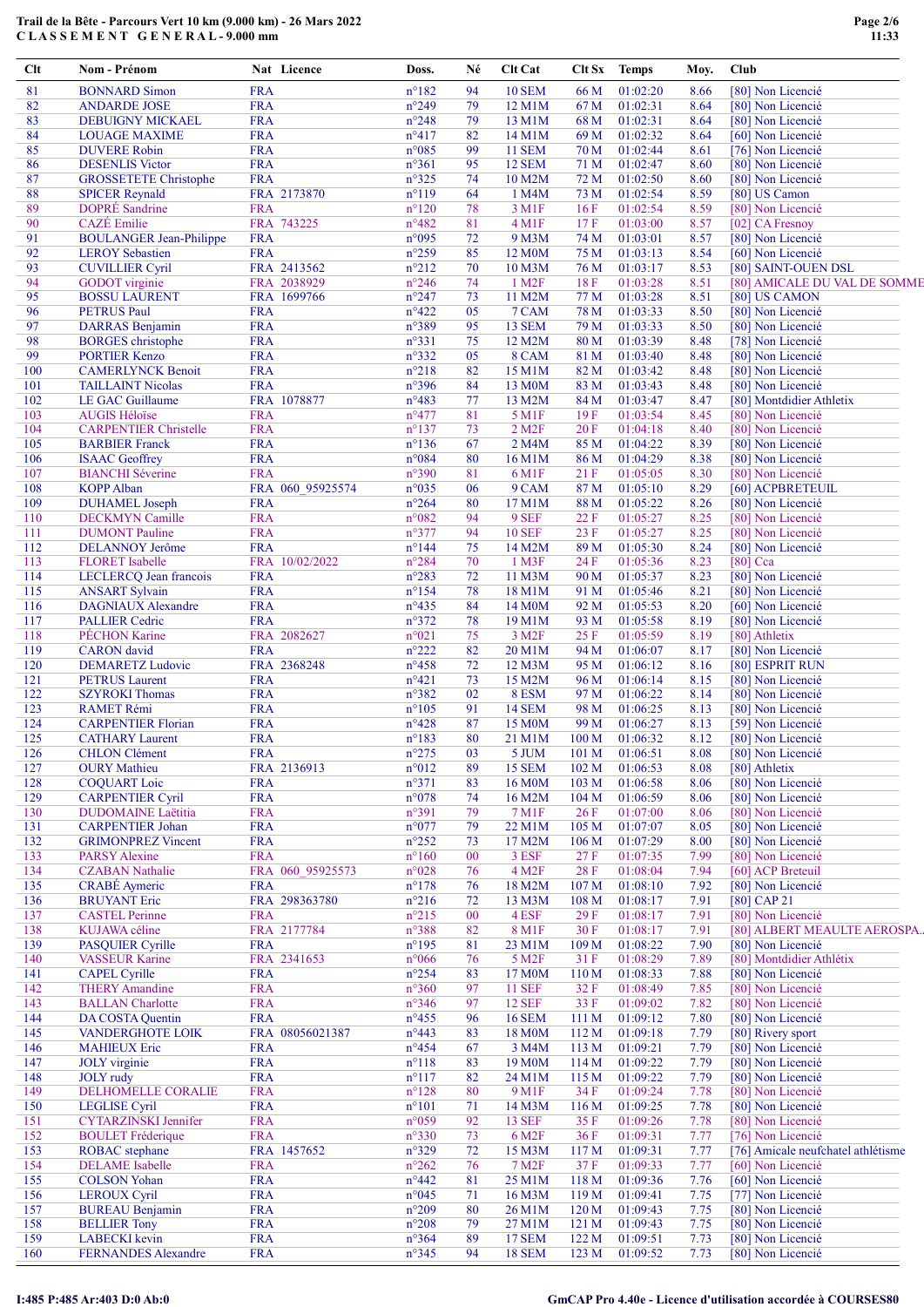| Clt        | Nom - Prénom                                       |                          | Nat Licence      | Doss.                            | Né       | Clt Cat                             | Clt Sx        | <b>Temps</b>         | Moy.         | Club |                                        |
|------------|----------------------------------------------------|--------------------------|------------------|----------------------------------|----------|-------------------------------------|---------------|----------------------|--------------|------|----------------------------------------|
| 161        | <b>DUPUIS PERCHEVAL Audrey</b>                     | <b>FRA</b>               |                  | n°041                            | 88       | <b>14 SEF</b>                       | 38F           | 01:09:52             | 7.73         |      | [80] Non Licencié                      |
| 162        | <b>ODELOT</b> Herve                                | <b>FRA</b>               |                  | n°039                            | 71       | 17 M3M                              | 124 M         | 01:09:53             | 7.73         |      | [80] Non Licencié                      |
| 163        | <b>QUENNESSON Arnaud</b>                           |                          | FRA 2188335      | $n^{\circ}288$                   | 75       | 19 M2M                              | 125 M         | 01:10:02             | 7.71         |      | [80] US CAMON                          |
| 164        | DEROBERT-MASURE Clarisse FRA                       |                          |                  | $n^{\circ}279$                   | 96       | <b>15 SEF</b>                       | 39F           | 01:10:05             | 7.71         |      | [80] Non Licencié                      |
| 165        | <b>BERTON</b> Elena                                | <b>FRA</b>               |                  | $n^{\circ}025$                   | 77       | 8 M <sub>2F</sub>                   | 40 F          | 01:10:06             | 7.70         |      | [60] acp breteuil                      |
| 166        | <b>FOURNIER David</b>                              | <b>FRA</b>               |                  | $n^{\circ}441$                   | 76       | 20 M2M                              | 126 M         | 01:10:11             | 7.69         |      | [80] Non Licencié                      |
| 167        | <b>OUTREBON LAURENT</b>                            | <b>FRA</b>               |                  | $n^{\circ}166$                   | 67       | 4 M4M                               | 127 M         | 01:10:20             | 7.68         |      | [80] Non Licencié                      |
| 168        | <b>LOUETTE</b> Lucie                               | <b>FRA</b>               |                  | $n^{\circ}457$                   | 85       | 3 M <sub>OF</sub>                   | 41 F          | 01:10:24             | 7.67         |      | [80] Non Licencié                      |
| 169        | <b>VIARD</b> Coralie                               | <b>FRA</b>               |                  | n°384                            | 85       | 4 M <sub>OF</sub>                   | 42 F          | 01:10:25             | 7.67         |      | [80] Non Licencié                      |
| 170        | <b>GRAS</b> richard                                | <b>FRA</b>               |                  | n°091                            | 80       | 28 M1M                              | 128 M         | 01:10:27             | 7.67         |      | [80] Non Licencié                      |
| 171        | <b>RAMET FABRICE</b>                               | <b>FRA</b><br><b>FRA</b> |                  | $n^{\circ}225$                   | 77<br>81 | 21 M2M<br>29 M1M                    | 129 M         | 01:10:30             | 7.66         |      | [60] Non Licencié                      |
| 172<br>173 | <b>DUPONTREUE David</b>                            | <b>FRA</b>               |                  | $n^{\circ}404$<br>n°403          | 77       |                                     | 130 M         | 01:10:36<br>01:10:36 | 7.65<br>7.65 |      | [80] Non Licencié<br>[80] Non Licencié |
| 174        | DUPONTREUE guillaume<br><b>FORÉ</b> Delphine       | <b>FRA</b>               |                  | $n^{\circ}179$                   | 72       | 22 M2M<br>$2$ M $3F$                | 131 M<br>43 F | 01:10:40             | 7.64         |      | [80] Non Licencié                      |
| 175        | <b>CANIVET Cyrille</b>                             | <b>FRA</b>               |                  | $n^{\circ}139$                   | 68       | 18 M3M                              | 132 M         | 01:10:41             | 7.64         |      | [80] Non Licencié                      |
| 176        | <b>GREMBER</b> Geraldine                           | <b>FRA</b>               |                  | $n^{\circ}459$                   | 72       | 3 M3F                               | 44 F          | 01:10:47             | 7.63         |      | [80] Non Licencié                      |
| 177        | <b>ZUCCARO PIERRE</b>                              | <b>FRA</b>               |                  | $n^{\circ}472$                   | 00       | 9 ESM                               | 133 M         | 01:10:51             | 7.62         |      | [80] Non Licencié                      |
| 178        | <b>FAGOT VINCENT</b>                               | <b>FRA</b>               |                  | $n^{\circ}473$                   | 97       | <b>19 SEM</b>                       | 134 M         | 01:10:53             | 7.62         |      | [80] Non Licencié                      |
| 179        | QUENNESSON anne-sophie                             | <b>FRA</b>               |                  | n°319                            | 85       | <b>5 MOF</b>                        | 45 F          | 01:10:56             | 7.61         |      | [80] Non Licencié                      |
| 180        | FOUCART laetitia                                   | <b>FRA</b>               |                  | $n^{\circ}204$                   | 80       | 10 M1F                              | 46 F          | 01:10:58             | 7.61         |      | [80] Non Licencié                      |
| 181        | <b>CAGNON Valentine</b>                            |                          | FRA 060 95907152 | n°034                            | 88       | <b>16 SEF</b>                       | 47 F          | 01:11:02             | 7.60         |      | [60] Acp Breteuil                      |
| 182        | <b>TABARY Edwige</b>                               |                          | FRA 060-95920597 | n°036                            | 74       | 9 M <sub>2F</sub>                   | 48F           | 01:11:02             | 7.60         |      | [60] acp breteuil                      |
| 183        | <b>VANNOOTE Emma</b>                               | <b>FRA</b>               |                  | n°090                            | 05       | 1 CAF                               | 49 F          | 01:11:07             | 7.59         |      | [80] Non Licencié                      |
| 184        | <b>BOURE Guillaume</b>                             | <b>FRA</b>               |                  | $n^{\circ}466$                   | 90       | <b>20 SEM</b>                       | 135 M         | 01:11:11             | 7.59         |      | [80] Non Licencié                      |
| 185        | <b>DOUCHET</b> Emilie                              | <b>FRA</b>               |                  | n°052                            | 73       | 10 M <sub>2</sub> F                 | 50F           | 01:11:30             | 7.55         |      | [60] Non Licencié                      |
| 186        | <b>DELAME</b> Cédric                               | <b>FRA</b>               |                  | $n^{\circ}263$                   | 74       | 23 M2M                              | 136 M         | 01:11:35             | 7.54         |      | [60] Non Licencié                      |
| 187        | <b>DUBOIS ADELAIDE</b>                             | <b>FRA</b>               |                  | $n^{\circ}149$                   | 86       | 6 M <sub>OF</sub>                   | 51F           | 01:11:36             | 7.54         |      | [80] Non Licencié                      |
| 188        | <b>BOULANGER Juliette</b>                          | <b>FRA</b>               |                  | $n^{\circ}062$                   | 99       | <b>17 SEF</b>                       | 52F           | 01:11:44             | 7.53         |      | [80] Non Licencié                      |
| 189        | <b>CYR Rudy</b>                                    | <b>FRA</b>               |                  | n°044                            | 83       | <b>20 M0M</b>                       | 137 M         | 01:11:45             | 7.53         |      | [80] Non Licencié                      |
| 190        | <b>CAUVEL Muriel</b>                               |                          | FRA 060 95909121 | n°032                            | 70       | 4 M3F                               | 53 F          | 01:12:04             | 7.49         |      | [60] ACP Breteuil                      |
| 191        | <b>SANNIER STEPHANE</b>                            | <b>FRA</b>               |                  | $n^{\circ}444$                   | 68       | 19 M3M                              | 138 M         | 01:12:07             | 7.49         |      | [80] Non Licencié                      |
| 192        | <b>TRIBOIRE Julia</b>                              | <b>FRA</b>               |                  | $n^{\circ}188$                   | 00       | <b>10 ESM</b>                       | 139 M         | 01:12:20             | 7.47         |      | [80] Non Licencié                      |
| 193        | <b>GAVEL Pierre</b>                                | <b>FRA</b>               |                  | $n^{\circ}187$                   | 93       | <b>21 SEM</b>                       | 140 M         | 01:12:26             | 7.46         |      | [80] Non Licencié                      |
| 194        | <b>SWAENEPOEL Vincent</b>                          | <b>FRA</b>               |                  | $n^{\circ}363$                   | 88       | <b>22 SEM</b>                       | 141 M         | 01:12:31             | 7.45         |      | [80] Non Licencié                      |
| 195        | DE POURQUOY HELENE                                 | <b>FRA</b>               |                  | $n^{\circ}241$                   | 84       | <b>7 M0F</b>                        | 54 F          | 01:12:36             | 7.44         |      | [80] Non Licencié                      |
| 196        | <b>WALCZAK</b> Delphine                            |                          | FRA 1369683      | $n^{\circ}147$                   | 76       | 11 M2F                              | 55F           | 01:12:38             | 7.44         |      | [80] COURIR A VILLERS                  |
| 197        | <b>GIFFARD</b> Mathilde                            |                          | FRA 1491169      | n°318                            | 97       | <b>18 SEF</b>                       | 56 F          | 01:12:39             | 7.43         |      | [80] Amiens UC                         |
| 198        | <b>LEANDRI</b> yann                                | <b>FRA</b>               |                  | $n^{\circ}245$                   | 63       | 5 M4M                               | 142 M         | 01:12:47             | 7.42         |      | [80] Non Licencié                      |
| 199        | <b>SANTUNE Delphine</b>                            |                          | FRA 060 95917398 | n°027                            | 77       | 12 M <sub>2</sub> F                 | 57 F          | 01:12:53             | 7.41         |      | [60] ACP BRETEUIL                      |
| 200        | <b>JOURDAIN</b> Aurelien                           | <b>FRA</b>               |                  | $n^{\circ}467$                   | 83       | 21 M0M                              | 143 M         | 01:12:58             | 7.40         |      | [60] Non Licencié                      |
| 201<br>202 | <b>DARTUS Bérengère</b>                            | <b>FRA</b><br><b>FRA</b> |                  | n°047<br>$n^{\circ}142$          | 86<br>85 | <b>8 MOF</b><br>22 M <sub>0</sub> M | 58 F<br>144 M | 01:13:13<br>01:13:15 | 7.38<br>7.37 |      | [80] Non Licencié<br>[80] Non Licencié |
| 203        | <b>SOUDAY Thomas</b><br><b>BEAURIN DELPHINE</b>    | <b>FRA</b>               |                  | $n^{\circ}134$                   | 70       | 5 M3F                               | 59F           | 01:13:16             | 7.37         |      | [80] Non Licencié                      |
| 204        | <b>BOURQUARD Grégory</b>                           | <b>FRA</b>               |                  | $n^{\circ}471$                   | 77       | 24 M2M                              | 145 M         | 01:13:18             | 7.37         |      | [80] Non Licencié                      |
| 205        | <b>BOURGEOIS Joshua</b>                            | <b>FRA</b>               |                  | n°046                            | 97       | 23 SEM                              | 146 M         | 01:13:23             | 7.36         |      | [80] Non Licencié                      |
| 206        | LE DEIST Laurine                                   | <b>FRA</b>               |                  | n°338                            | 02       | 5 ESF                               | 60 F          | 01:13:31             | 7.35         |      | [60] Non Licencié                      |
| 207        | <b>GODARD</b> Dave                                 | <b>FRA</b>               |                  | $n^{\circ}239$                   | 86       | 23 M0M                              | 147 M         | 01:13:41             | 7.33         |      | [80] Non Licencié                      |
| 208        | <b>LANGLOIS Delphine</b>                           | <b>FRA</b>               |                  | $n^{\circ}240$                   | 96       | <b>19 SEF</b>                       | 61 F          | 01:13:42             | 7.33         |      | [80] Non Licencié                      |
| 209        | <b>QUEQUET</b> Gwendoline                          | <b>FRA</b>               |                  | n°004                            | 85       | <b>9 M0F</b>                        | 62F           | 01:13:49             | 7.32         |      | [80] Non Licencié                      |
| 210        | <b>LEROY</b> Claire                                | <b>FRA</b>               |                  | $n^{\circ}468$                   | 95       | <b>20 SEF</b>                       | 63F           | 01:13:55             | 7.31         |      | [80] Non Licencié                      |
| 211        | <b>VANLEMMENS</b> Sophie                           | <b>FRA</b>               |                  | $n^{\circ}478$                   | 95       | <b>21 SEF</b>                       | 64 F          | 01:13:55             | 7.31         |      | [80] Non Licencié                      |
| 212        | <b>MOULINIER Cedric</b>                            | <b>FRA</b>               |                  | $n^{\circ}196$                   | 81       | 30 M1M                              | 148 M         | 01:13:57             | 7.30         |      | [80] Non Licencié                      |
| 213        | <b>CUADROS</b> Alexandre                           | <b>FRA</b>               |                  | $n^{\circ}191$                   | 92       | <b>24 SEM</b>                       | 149 M         | 01:14:01             | 7.30         |      | [62] Non Licencié                      |
| 214        | DE POTTER Celine                                   | <b>FRA</b>               |                  | $n^{\circ}185$                   | 95       | <b>22 SEF</b>                       | 65 F          | 01:14:01             | 7.30         |      | [59] Non Licencié                      |
| 215        | <b>KWACZALA Olivier</b>                            | <b>FRA</b>               |                  | $n^{\circ}174$                   | 71       | 20 M3M                              | 150 M         | 01:14:11             | 7.28         |      | [60] Non Licencié                      |
| 216        | VANPEPERSTAETE Catherine                           | <b>FRA</b>               |                  | $n^{\circ}146$                   | 65       | 1 M4F                               | 66 F          | 01:14:12             | 7.28         |      | [80] Non Licencié                      |
| 217        | <b>MINFRAY Stéphane</b>                            | <b>FRA</b>               |                  | $n^{\circ}299$                   | 71       | 21 M3M                              | 151 M         | 01:14:13             | 7.28         |      | [76] Non Licencié                      |
| 218        | <b>CADOT</b> Céline                                | <b>FRA</b>               |                  | n°309                            | 77       | 13 M <sub>2</sub> F                 | 67 F          | 01:14:13             | 7.28         |      | [76] Non Licencié                      |
| 219        | <b>BOULAIS Ulrich</b>                              | <b>FRA</b>               |                  | $n^{\circ}310$                   | 74       | 25 M2M                              | 152 M         | 01:14:14             | 7.28         |      | [76] Non Licencié                      |
| 220        | <b>DELAFOSSE</b> Claire                            | <b>FRA</b>               |                  | $n^{\circ}307$                   | 83       | <b>10 MOF</b>                       | 68 F          | 01:14:14             | 7.28         |      | [76] Non Licencié                      |
| 221        | <b>CALBRY Zélie</b>                                | <b>FRA</b>               |                  | $n^{\circ}297$                   | 92       | <b>23 SEF</b>                       | 69F           | 01:14:14             | 7.28         |      | [76] Non Licencié                      |
| 222        | <b>MERLO Fabrice</b>                               | <b>FRA</b>               |                  | $n^{\circ}298$                   | 70       | 22 M3M                              | 153 M         | 01:14:14             | 7.27         |      | [80] Non Licencié                      |
| 223        | <b>CADOT</b> Caroline                              | <b>FRA</b>               |                  | $n^{\circ}301$                   | 67       | 2 M4F                               | <b>70F</b>    | 01:14:14             | 7.27         |      | [76] Non Licencié                      |
| 224        | <b>CLAIR STEPHANE</b>                              | <b>FRA</b>               |                  | $n^{\circ}131$                   | 67       | 6 M4M                               | 154 M         | 01:14:22             | 7.26         |      | [80] Non Licencié                      |
| 225        | <b>LEROY David</b>                                 | <b>FRA</b>               |                  | n°093                            | 72       | 23 M3M                              | 155 M         | 01:14:36             | 7.24         |      | [80] Non Licencié                      |
| 226        | <b>CHAPEAU LORELEI</b>                             | <b>FRA</b>               |                  | $n^{\circ}450$                   | 96       | <b>24 SEF</b>                       | 71 F          | 01:14:56             | 7.21         |      | [80] Non Licencié                      |
| 227        | <b>KÉROUANTON Claire</b>                           | <b>FRA</b>               |                  | $n^{\circ}232$                   | 82       | 11 M1F                              | 72 F          | 01:14:56             | 7.21         |      | [80] US CAMON                          |
| 228        | <b>ROBIN JEAN FRANCOIS</b>                         | <b>FRA</b>               |                  | $n^{\circ}448$                   | 70       | 24 M3M                              | 156 M         | 01:14:56             | 7.21         |      | [80] Non Licencié                      |
| 229        | <b>DEBIEVE GREGORY</b>                             | <b>FRA</b>               |                  | $n^{\circ}445$                   | 79       | 31 M1M                              | 157 M         | 01:14:58             | 7.20         |      | [80] Non Licencié                      |
| 230        | <b>DEBEAUVAIS Eva</b><br><b>FROIDURE Catherine</b> | <b>FRA</b><br><b>FRA</b> |                  | $n^{\circ}141$<br>$n^{\circ}280$ | 04<br>67 | $2$ JUF<br>3 M4F                    | 73 F<br>74 F  | 01:15:06             | 7.19<br>7.19 |      | [80] Non Licencié                      |
| 231<br>232 | <b>DELVILLE Lykas</b>                              | <b>FRA</b>               |                  | n°038                            | 06       | 10 CAM                              | 158 M         | 01:15:07<br>01:15:08 | 7.19         |      | [80] Non Licencié<br>[60] Non Licencié |
| 233        | <b>DEHASPE Edouard</b>                             | <b>FRA</b>               |                  | $n^{\circ}158$                   | 80       | 32 M1M                              | 159 M         | 01:15:38             | 7.14         |      | [80] Non Licencié                      |
| 234        | <b>MORETO</b> Lauriane                             | <b>FRA</b>               |                  | $n^{\circ}481$                   | 94       | <b>25 SEF</b>                       | 75 F          | 01:15:45             | 7.13         |      | [80] Non Licencié                      |
| 235        | <b>VIEZ VINCENT</b>                                | <b>FRA</b>               |                  | $n^{\circ}480$                   | 69       | 25 M3M                              | 160 M         | 01:15:45             | 7.13         |      | [62] Non Licencié                      |
| 236        | <b>GANTOIS</b> Emeline                             | <b>FRA</b>               |                  | $n^{\circ}432$                   | 93       | <b>26 SEF</b>                       | 76 F          | 01:15:50             | 7.12         |      | [80] Non Licencié                      |
| 237        | <b>DINLER Daniel</b>                               | <b>FRA</b>               |                  | $n^{\circ}433$                   | 89       | <b>25 SEM</b>                       | 161 M         | 01:15:50             | 7.12         |      | [60] Non Licencié                      |
| 238        | <b>LAMOUREUX Delphine</b>                          |                          | FRA 080 93635834 | n°096                            | 83       | <b>11 MOF</b>                       | 77 F          | 01:15:56             | 7.11         |      | [80] CERCLE OLYMPIQUE SAMAR            |
| 239        | <b>DEHASPE CHARLOTTE</b>                           | <b>FRA</b>               |                  | $n^{\circ}155$                   | 85       | 12 M <sub>OF</sub>                  | <b>78 F</b>   | 01:16:04             | 7.10         |      | [80] Non Licencié                      |
| 240        | <b>MARCHOIS Angélique</b>                          | <b>FRA</b>               |                  | $n^{\circ}138$                   | 76       | 14 M <sub>2</sub> F                 | 79 F          | 01:16:04             | 7.10         |      | [80] Non Licencié                      |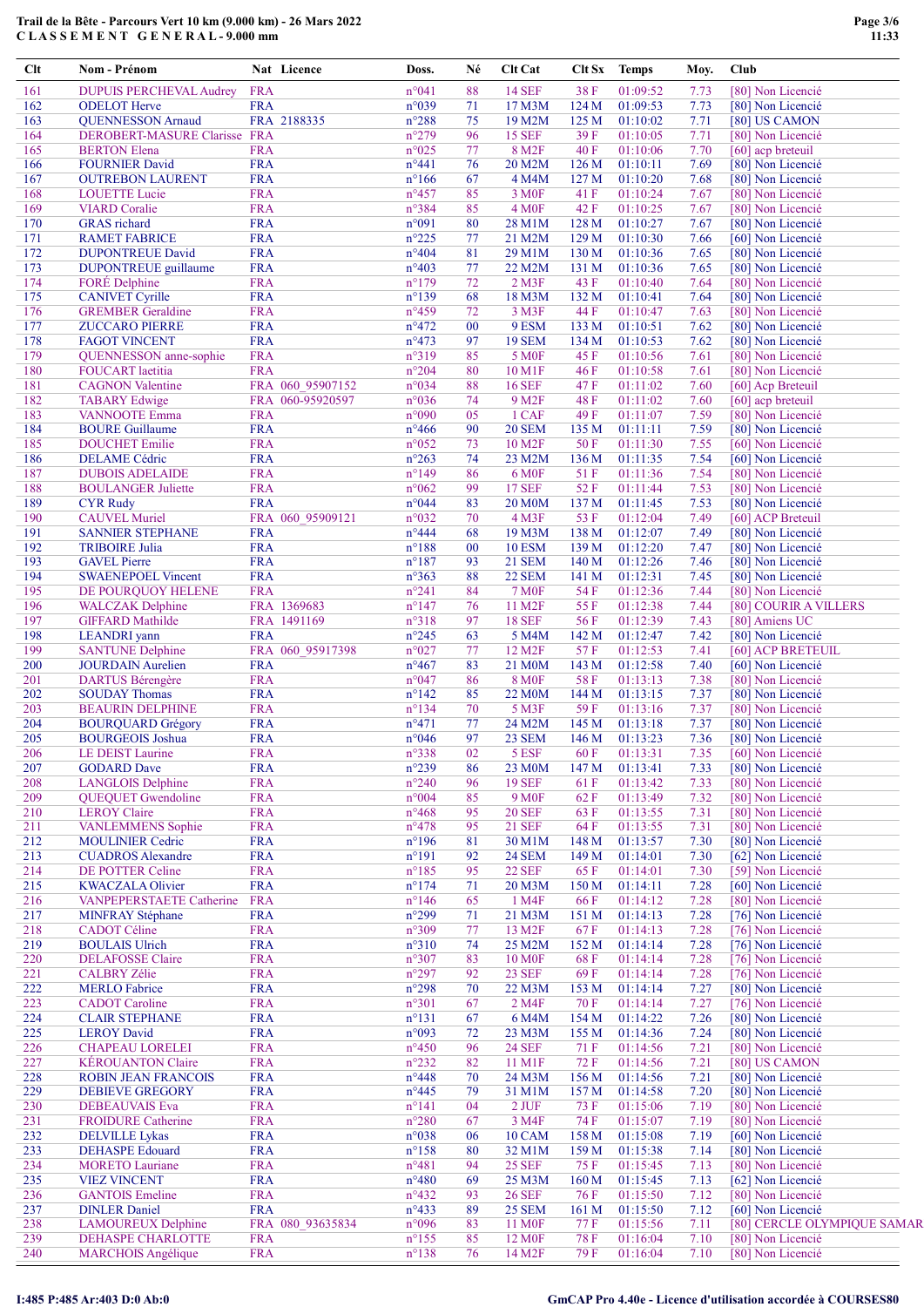| Clt | Nom - Prénom                  |            | Nat Licence     | Doss.          | Né | Clt Cat             | Clt Sx Temps     |          | Moy. | Club                            |
|-----|-------------------------------|------------|-----------------|----------------|----|---------------------|------------------|----------|------|---------------------------------|
| 241 | PECQUEUX Emilie               |            | FRA 2145132     | $n^{\circ}438$ | 83 | 13 M <sub>OF</sub>  | 80F              | 01:16:15 | 7.08 | [80] Courir au chu amiens       |
| 242 | <b>BEUCHET SEBASTIEN</b>      | <b>FRA</b> |                 | $n^{\circ}418$ | 84 | 24 M <sub>0</sub> M | 162 M            | 01:16:16 | 7.08 | [80] Non Licencié               |
| 243 | <b>BEAUGER ELODIE</b>         | <b>FRA</b> |                 | $n^{\circ}266$ | 90 | <b>27 SEF</b>       | 81 F             | 01:16:36 | 7.05 | [80] Non Licencié               |
| 244 | <b>ROSE</b> Claire            | <b>FRA</b> |                 | $n^{\circ}161$ | 83 | 14 M <sub>OF</sub>  | 82F              | 01:16:40 | 7.04 | [80] Non Licencié               |
| 245 | <b>WAROUX Marine</b>          | <b>FRA</b> |                 | n°016          | 95 | <b>28 SEF</b>       | 83 F             | 01:16:43 | 7.04 | [80] Non Licencié               |
| 246 | <b>DEBEAUVAIS Catherine</b>   | <b>FRA</b> |                 | $n^{\circ}140$ | 74 | 15 M2F              | 84 F             | 01:16:46 | 7.03 | [80] Non Licencié               |
| 247 | <b>LECLERCQ Anne</b>          | <b>FRA</b> |                 | $n^{\circ}081$ | 70 | 6 M3F               | 85F              | 01:16:56 | 7.02 | [60] Non Licencié               |
| 248 | <b>MICHEL Delphine</b>        | <b>FRA</b> |                 | $n^{\circ}341$ | 80 | 12 M1F              | 86 F             | 01:16:57 | 7.02 | [02] Non Licencié               |
| 249 | <b>LENOIR Pierre</b>          | <b>FRA</b> |                 | n°394          | 95 | <b>26 SEM</b>       | 163 M            | 01:17:01 | 7.01 | [80] Non Licencié               |
| 250 | <b>DELPORTE Aude</b>          | <b>FRA</b> |                 | n°057          | 72 | 7 M3F               | 87 F             | 01:17:01 | 7.01 | [80] Non Licencié               |
| 251 | <b>SABATIER Jeremy</b>        | <b>FRA</b> |                 | n°056          | 84 | 25 M <sub>0</sub> M | 164 M            | 01:17:01 | 7.01 | [80] Non Licencié               |
| 252 | <b>CARTIERE Florian</b>       |            | FRA 698471      | $n^{\circ}378$ | 86 | 26 M <sub>0</sub> M | 165 M            | 01:17:04 | 7.01 | [80] US CAMON                   |
| 253 | <b>TUVERI</b> Julie           | <b>FRA</b> |                 | n°383          | 90 | <b>29 SEF</b>       | 88F              | 01:17:04 | 7.01 | [80] Non Licencié               |
| 254 | <b>PORQUET Marie</b>          | <b>FRA</b> |                 | $n^{\circ}475$ | 84 | 15 M <sub>OF</sub>  | 89F              | 01:17:13 | 6.99 | [80] Non Licencié               |
| 255 | <b>BOULANGER Sophie</b>       | <b>FRA</b> |                 | $n^{\circ}474$ | 76 | 16 M <sub>2F</sub>  | 90 F             | 01:17:13 | 6.99 | [80] COURIR A ABBEVILLE         |
| 256 | DAVID An'e                    | <b>FRA</b> |                 | $n^{\circ}476$ | 78 | 13 M1F              | 91 F             | 01:17:13 | 6.99 | [80] Non Licencié               |
| 257 | <b>SAFFERS</b> lisa           | <b>FRA</b> |                 | $n^{\circ}203$ | 01 | 6 ESF               | 92 F             | 01:17:15 | 6.99 | [80] Non Licencié               |
| 258 | VANNOOTE Tom                  | <b>FRA</b> |                 | n°097          | 01 | <b>11 ESM</b>       | 166 M            | 01:17:26 | 6.97 | [80] Non Licencié               |
| 259 | KOWALSKI alexis               | <b>FRA</b> |                 | $n^{\circ}256$ | 84 | 27 M <sub>0</sub> M | 167 M            | 01:17:42 | 6.95 | [80] Non Licencié               |
| 260 | <b>VEYS</b> Stacie            | <b>FRA</b> |                 | $n^{\circ}323$ | 92 | <b>30 SEF</b>       | 93 F             | 01:17:43 | 6.95 | [02] Non Licencié               |
| 261 | <b>CZABAN</b> Olivier         |            | FRA 06095915584 | n°029          | 71 | 26 M3M              | 168 M            | 01:18:11 | 6.91 | [60] ACP breteuil               |
| 262 | <b>CZABAN</b> Valerie         |            | FRA 06095915585 | n°031          | 73 | 17 M <sub>2</sub> F | 94 F             | 01:18:11 | 6.91 | [60] ACP BRETEUIL               |
| 263 | <b>DUFOUR Christophe</b>      | <b>FRA</b> |                 | $n^{\circ}357$ | 82 | 33 M1M              | 169 M            | 01:18:16 | 6.90 | [80] Non Licencié               |
| 264 | <b>TAVERNE Marie</b>          | <b>FRA</b> |                 | $n^{\circ}356$ | 85 | <b>16 MOF</b>       | 95 F             | 01:18:17 | 6.90 | [60] Non Licencié               |
| 265 | <b>DENIS</b> Guillaume        |            | FRA 154015      | $n^{\circ}358$ | 95 | <b>27 SEM</b>       | 170 M            | 01:18:17 | 6.90 | [60] BEAUVAIS OISE UNION CLUB   |
| 266 | DUCHATEAU JOANNY              | <b>FRA</b> |                 | $n^{\circ}190$ | 73 | 26 M2M              | 171 M            | 01:18:29 | 6.88 | [80] Non Licencié               |
| 267 | <b>CALLENS Mathilde</b>       | <b>FRA</b> |                 | $n^{\circ}064$ | 92 | <b>31 SEF</b>       | 96 F             | 01:19:01 | 6.84 | [80] Non Licencié               |
| 268 | <b>DUBRUQUE Emmanuelle</b>    | <b>FRA</b> |                 | n°051          | 77 | 27 M2M              | 172 M            | 01:19:05 | 6.83 | [80] Non Licencié               |
| 269 | <b>LIBESSART Maïté</b>        | <b>FRA</b> |                 | $n^{\circ}199$ | 84 | 17 M <sub>OF</sub>  | 97 F             | 01:19:08 | 6.82 | [80] Non Licencié               |
| 270 | <b>LIBESSART</b> Daniel       |            | FRA 1124414     | $n^{\circ}200$ | 61 | 1 M5M               | 173 M            | 01:19:08 | 6.82 | [80] AMICALE DU VAL DE SOMME    |
| 271 | <b>TERNISIEN Eric</b>         | <b>FRA</b> |                 | $n^{\circ}102$ | 66 | 7 M4M               | 174 M            | 01:19:09 | 6.82 | [80] Non Licencié               |
| 272 | <b>BROYARD</b> sébastien      | <b>FRA</b> |                 | $n^{\circ}205$ | 79 | 34 M1M              | 175 M            | 01:19:30 | 6.79 | [80] Non Licencié               |
| 273 | <b>BRIDOUX Pascal</b>         | <b>FRA</b> |                 | $n^{\circ}011$ | 77 | 28 M2M              | 176M             | 01:19:41 | 6.78 | [80] Non Licencié               |
| 274 | <b>FOURDRINIER Bernard</b>    | <b>FRA</b> |                 | n°019          | 67 | 8 M4M               | 177 M            | 01:19:49 | 6.77 | [80] Non Licencié               |
| 275 | <b>CONSEIL Cathy</b>          | <b>FRA</b> |                 | n°020          | 71 | 8 M3F               | 98 F             | 01:19:50 | 6.77 | [80] Non Licencié               |
| 276 | <b>BAILLEUX ROMAIN</b>        | <b>FRA</b> |                 | $n^{\circ}429$ | 84 | <b>28 M0M</b>       | 178 M            | 01:19:52 | 6.76 | [60] Non Licencié               |
| 277 | <b>KACZALA Julie</b>          | <b>FRA</b> |                 | n°022          | 91 | <b>32 SEF</b>       | 99 F             | 01:19:52 | 6.76 | [60] Non Licencié               |
| 278 | FEURTÉ Sébastien              |            | FRA 1653146     | $n^{\circ}234$ | 72 | 27 M3M              | 179 M            | 01:19:54 | 6.76 | [80] Amicale du Val de Somme    |
| 279 | <b>ROTH Michel</b>            | <b>FRA</b> |                 | n°076          | 79 | 35 M1M              | 180 <sub>M</sub> | 01:20:15 | 6.73 | [02] Non Licencié               |
| 280 | <b>BAZIN</b> Stéphanie        |            | FRA 2141394     | $n^{\circ}163$ | 76 | 18 M <sub>2F</sub>  | 100F             | 01:20:33 | 6.70 | [80] Courir au chu d Amiens     |
| 281 | POLLET Remi                   | <b>FRA</b> |                 | $n^{\circ}405$ | 89 | <b>28 SEM</b>       | 181 M            | 01:20:38 | 6.70 | [80] Non Licencié               |
| 282 | <b>CHEVALLIER Julienne</b>    | <b>FRA</b> |                 | $n^{\circ}113$ | 84 | <b>18 MOF</b>       | 101 F            | 01:20:39 | 6.70 | [80] Non Licencié               |
| 283 | <b>PETITPAS David</b>         | <b>FRA</b> |                 | $n^{\circ}223$ | 79 | 36 M1M              | 182 M            | 01:20:48 | 6.68 | [60] Non Licencié               |
| 284 | <b>ROBERT Margot</b>          | <b>FRA</b> |                 | $n^{\circ}211$ | 03 | 3 JUF               | 102F             | 01:21:07 | 6.66 | [80] Non Licencié               |
| 285 | <b>SALON Jean-michel</b>      | <b>FRA</b> |                 | n°079          | 58 | 2 M <sub>5</sub> M  | 183 M            | 01:21:07 | 6.66 | [80] Non Licencié               |
| 286 | ROSA Noémy                    | <b>FRA</b> |                 | $n^{\circ}214$ | 03 | 4 JUF               | 103 F            | 01:21:07 | 6.66 | [80] Non Licencié               |
| 287 | <b>LOUETTE KOWALSKI Laure</b> | <b>FRA</b> |                 | $n^{\circ}253$ | 86 | 19 M <sub>OF</sub>  | 104 F            | 01:21:14 | 6.65 | [80] Non Licencié               |
| 288 | <b>DEBRIL Michaël</b>         | <b>FRA</b> |                 | $n^{\circ}282$ | 73 | 29 M2M              | 184 M            | 01:21:17 | 6.64 | [80] Non Licencié               |
| 289 | <b>ROGER Nathan</b>           | <b>FRA</b> |                 | $n^{\circ}257$ | 98 | <b>29 SEM</b>       | 185 M            | 01:21:28 | 6.63 | [80] Non Licencié               |
| 290 | NIVEL Valérie                 | <b>FRA</b> |                 | n°043          | 65 | 4 M4F               | 105 F            | 01:21:32 | 6.62 | [80] Non Licencié               |
| 291 | <b>CHATELAIN Priscilla</b>    | <b>FRA</b> |                 | $n^{\circ}176$ | 86 | <b>20 MOF</b>       | 106 F            | 01:21:32 | 6.62 | [80] Non Licencié               |
| 292 | <b>BONHOMME</b> Caroline      | <b>FRA</b> |                 | $n^{\circ}317$ | 92 | <b>33 SEF</b>       | 107 F            | 01:21:32 | 6.62 | [80] Non Licencié               |
| 293 | VINDEVOGHEL Anaïs             | <b>FRA</b> |                 | $n^{\circ}258$ | 98 | <b>34 SEF</b>       | 108 F            | 01:21:35 | 6.62 | [80] Non Licencié               |
| 294 | <b>WCZESNIAK Charlotte</b>    |            | FRA 2431790     | $n^{\circ}171$ | 83 | 21 M <sub>OF</sub>  | 109F             | 01:21:40 | 6.61 | [80] RUNNING CLUB DE CORBIE     |
| 295 | <b>CRAMPON David</b>          |            | FRA 1525985     | $n^{\circ}170$ | 73 | 30 M2M              | 186 <sub>M</sub> | 01:21:41 | 6.61 | [80] Running Club de Corbie     |
| 296 | BOYELDIEU-SURAN Delphine FRA  |            |                 | $n^{\circ}312$ | 80 | 14 M1F              | 110F             | 01:21:43 | 6.61 | [60] Non Licencié               |
| 297 | <b>ACHOUR Soufia</b>          | <b>FRA</b> |                 | $n^{\circ}213$ | 85 | <b>22 MOF</b>       | 111F             | 01:21:50 | 6.60 | [60] Non Licencié               |
| 298 | <b>GORA</b> Marion            | <b>FRA</b> |                 | $n^{\circ}023$ | 87 | 23 M <sub>OF</sub>  | 112F             | 01:21:50 | 6.60 | [60] Non Licencié               |
| 299 | <b>LAVENUE Aurore</b>         |            | FRA 2072928     | $n^{\circ}267$ | 70 | 9 M3F               | 113 F            | 01:21:54 | 6.59 | [80] courir au chu d'Amiens     |
| 300 | <b>CRAMOIZEN</b> Christophe   | <b>FRA</b> |                 | $n^{\circ}260$ | 69 | 28 M3M              | 187 <sub>M</sub> | 01:21:54 | 6.59 | [80] Non Licencié               |
| 301 | <b>HODIN</b> Angélique        | <b>FRA</b> |                 | $n^{\circ}110$ | 83 | 24 M <sub>OF</sub>  | 114F             | 01:21:59 | 6.59 | [80] Non Licencié               |
| 302 | <b>HATTÉ</b> Anne             | <b>FRA</b> |                 | $n^{\circ}088$ | 72 | 10 M3F              | 115 F            | 01:22:16 | 6.57 | [80] Non Licencié               |
| 303 | <b>TETAZ HOVAERE Julie</b>    | <b>FRA</b> |                 | $n^{\circ}207$ | 84 | 25 M <sub>OF</sub>  | 116F             | 01:22:19 | 6.56 | [80] Non Licencié               |
| 304 | <b>PIOLÉ Philippe</b>         | <b>FRA</b> |                 | $n^{\circ}277$ | 72 | 29 M3M              | 188 M            | 01:22:24 | 6.55 | [80] Non Licencié               |
| 305 | <b>CANEL Valérie</b>          |            | FRA 2421059     | $n^{\circ}053$ | 72 | 11 M3F              | 117F             | 01:22:32 | 6.54 | [80] plante running and walking |
| 306 | <b>LAMBERT</b> olivier        | <b>FRA</b> |                 | n°054          | 65 | 9 M4M               | 189 M            | 01:22:32 | 6.54 | [80] courir au chu              |
| 307 | <b>DROUET Benjamin</b>        | <b>FRA</b> |                 | $n^{\circ}224$ | 83 | 29 M <sub>0</sub> M | 190 M            | 01:22:35 | 6.54 | [80] Non Licencié               |
| 308 | <b>STIEVENART Eloise</b>      |            | FRA 2362131     | $n^{\circ}295$ | 86 | <b>26 M0F</b>       | 118 F            | 01:22:48 | 6.52 | [60] Montdidier Athletix        |
| 309 | <b>DUFOUR Emilie</b>          | <b>FRA</b> |                 | $n^{\circ}112$ | 80 | 15 M1F              | 119F             | 01:23:24 | 6.48 | [80] Non Licencié               |
| 310 | <b>DELAHOCHE Audrey</b>       | <b>FRA</b> |                 | $n^{\circ}250$ | 88 | 35 SEF              | 120F             | 01:23:40 | 6.45 | [80] Non Licencié               |
| 311 | <b>WALLAERT</b> Marine        | <b>FRA</b> |                 | $n^{\circ}255$ | 87 | 27 M <sub>OF</sub>  | 121 F            | 01:23:42 | 6.45 | [80] Non Licencié               |
| 312 | <b>COURTOIS Amandine</b>      | <b>FRA</b> |                 | $n^{\circ}379$ | 83 | <b>28 M0F</b>       | 122F             | 01:24:07 | 6.42 | [80] Non Licencié               |
| 313 | <b>COURTOIS Chloé</b>         | <b>FRA</b> |                 | $n^{\circ}380$ | 04 | 5 JUF               | 123 F            | 01:24:07 | 6.42 | [80] Non Licencié               |
| 314 | <b>BINET</b> Isabelle         | <b>FRA</b> |                 | $n^{\circ}285$ | 61 | 1 M <sub>5F</sub>   | 124F             | 01:24:09 | 6.42 | [80] Non Licencié               |
| 315 | <b>JULLIEN Emilie</b>         | <b>FRA</b> |                 | $n^{\circ}261$ | 83 | 29 M <sub>OF</sub>  | 125 F            | 01:24:26 | 6.40 | [60] Non Licencié               |
| 316 | <b>CARDOSO SANDRINE</b>       |            | FRA 2093287     | $n^{\circ}447$ | 74 | 19 M <sub>2F</sub>  | 126 F            | 01:24:49 | 6.37 | [78] ASSOCIATION SPORTIVE MAU   |
| 317 | <b>CORRIER Bruno</b>          | <b>FRA</b> |                 | $n^{\circ}153$ | 71 | 30 M3M              | 191 M            | 01:24:53 | 6.36 | [02] Non Licencié               |
| 318 | <b>JOLY FRANCIS</b>           | <b>FRA</b> |                 | $n^{\circ}347$ | 54 | 1 M6M               | 192 M            | 01:24:58 | 6.36 | [60] Non Licencié               |
| 319 | <b>GRIFFOIN Clémence</b>      | <b>FRA</b> |                 | $n^{\circ}342$ | 00 | 7 ESF               | 127 F            | 01:24:58 | 6.36 | [80] Non Licencié               |
| 320 | <b>BOZO MARJORY</b>           | <b>FRA</b> |                 | $n^{\circ}327$ | 80 | 16 M1F              | 128 F            | 01:25:11 | 6.34 | [80] Non Licencié               |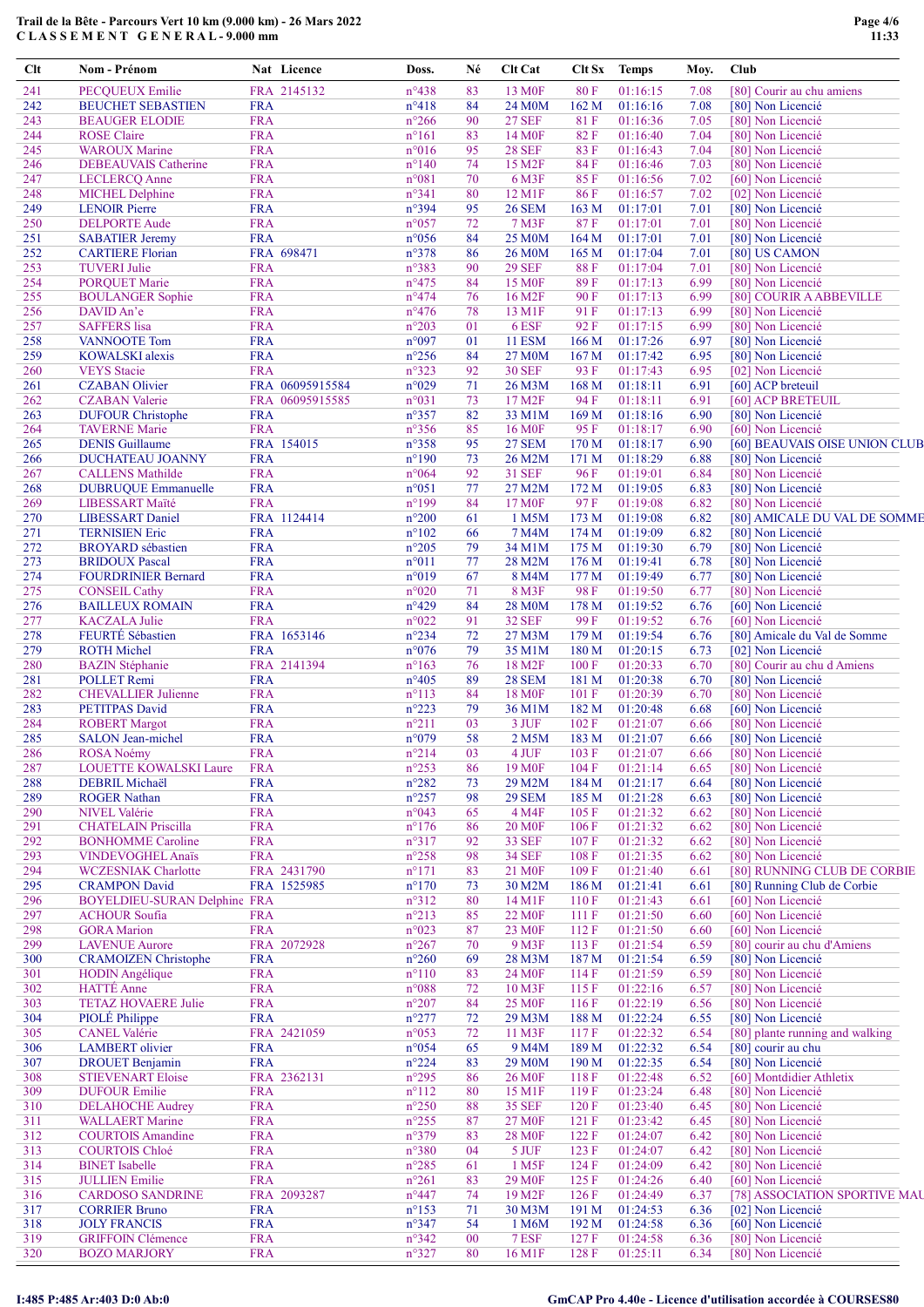| Clt        | Nom - Prénom                               |                          | Nat Licence      | Doss.                   | Né       | Clt Cat                     | Clt Sx           | <b>Temps</b>         | Moy.         | Club |                                                     |
|------------|--------------------------------------------|--------------------------|------------------|-------------------------|----------|-----------------------------|------------------|----------------------|--------------|------|-----------------------------------------------------|
| 321        | <b>LEROUX</b> Adeline                      | <b>FRA</b>               |                  | n°328                   | 81       | 17 M1F                      | 129F             | 01:25:15             | 6.33         |      | [80] Non Licencié                                   |
| 322        | <b>DUSART</b> Aline                        | <b>FRA</b>               |                  | $n^{\circ}165$          | 82       | 18 M1F                      | 130 F            | 01:25:15             | 6.33         |      | [80] Non Licencié                                   |
| 323        | <b>AMIARD</b> Celine                       | <b>FRA</b>               |                  | $n^{\circ}157$          | 79       | 19 M1F                      | 131 F            | 01:25:34             | 6.31         |      | [60] Non Licencié                                   |
| 324        | <b>DEPARIS Céline</b>                      | <b>FRA</b>               |                  | $n^{\circ}423$          | 79       | 20 M1F                      | 132 F            | 01:25:41             | 6.30         |      | [80] Non Licencié                                   |
| 325        | <b>FOUGERAY Marine</b>                     | <b>FRA</b>               |                  | $n^{\circ}456$          | 93       | <b>36 SEF</b>               | 133 F            | 01:26:03             | 6.28         |      | [76] Non Licencié                                   |
| 326        | <b>BEGYN GUILLAUME</b>                     |                          | FRA 080-93579201 | $n^{\circ}412$          | 81       | 37 M1M                      | 193 M            | 01:26:08             | 6.27         |      | [80] les 3 mousquetons                              |
| 327        | <b>FERTE MARC</b>                          | <b>FRA</b>               |                  | $n^{\circ}411$          | 91       | <b>30 SEM</b>               | 194 M            | 01:26:08             | 6.27         |      | [80] Non Licencié                                   |
| 328        | <b>BEGYN LOIC</b>                          |                          | FRA 080-93575308 | $n^{\circ}413$          | 04       | 6 JUM                       | 195 M            | 01:26:19             | 6.26         |      | [80] Les Trois mousquetons                          |
| 329        | <b>DESENDER</b> Jade                       |                          | FRA 060 95917642 | n°026                   | 98       | <b>37 SEF</b>               | 134 F            | 01:26:38             | 6.23         |      | [80] ACP Breteuil                                   |
| 330        | <b>GUILLERAND Sandra</b>                   |                          | FRA 1448306      | n°385                   | 75       | 20 M <sub>2F</sub>          | 135 F            | 01:26:39             | 6.23         |      | [80] RUNNING CLUB DE CORBIE                         |
| 331        | <b>KERVADEC Gildas</b>                     | <b>FRA</b>               |                  | $n^{\circ}306$          | 74       | 31 M2M                      | 196 M            | 01:26:44             | 6.23         |      | [76] Non Licencié                                   |
| 332        | <b>KOENIG Françoise</b>                    | <b>FRA</b>               |                  | n°303                   | 64       | 5 M4F                       | 136 F            | 01:26:44             | 6.23         |      | [76] Non Licencié                                   |
| 333        | <b>AUBRY</b> Anne                          | <b>FRA</b>               |                  | $n^{\circ}305$          | 75       | 21 M2F                      | 137 F            | 01:26:45             | 6.23         |      | [76] Non Licencié                                   |
| 334        | <b>BLOQUET Pascal</b>                      | <b>FRA</b>               |                  | n°302                   | 63       | 10 M <sub>4</sub> M         | 197 M            | 01:26:45             | 6.23         |      | [76] Non Licencié                                   |
| 335        | <b>BUISSON Stéphanie</b>                   | <b>FRA</b>               |                  | $n^{\circ}308$          | 71       | 12 M3F                      | 138 F            | 01:26:45             | 6.23         |      | [76] Non Licencié                                   |
| 336        | <b>SPESCH</b> Lucie                        | <b>FRA</b>               |                  | $n^{\circ}300$          | 90       | <b>38 SEF</b>               | 139 F            | 01:26:45             | 6.22         |      | [76] Non Licencié                                   |
| 337        | <b>PESQUET Eric</b>                        | <b>FRA</b>               |                  | $n^{\circ}304$          | 64       | 11 M4M                      | 198 M            | 01:26:46             | 6.22         |      | [76] Non Licencié                                   |
| 338        | <b>DELAHAYE</b> Carole                     | <b>FRA</b>               |                  | $n^{\circ}086$          | 69       | 13 M3F                      | 140 F            | 01:26:48             | 6.22         |      | [80] Non Licencié                                   |
| 339        | PIOLÉ Matteo                               | <b>FRA</b>               |                  | $n^{\circ}276$          | 03       | 7 JUM                       | 199 M            | 01:27:04             | 6.20         |      | [80] Non Licencié                                   |
| 340        | <b>CHANCEREL Mathieu</b>                   | <b>FRA</b>               |                  | n°387                   | 79       | 38 M1M                      | 200 <sub>M</sub> | 01:27:07             | 6.20         |      | [60] Non Licencié                                   |
| 341        | <b>NATHENE Angélique</b>                   | <b>FRA</b>               |                  | $n^{\circ}270$          | 85       | <b>30 M0F</b>               | 141 F            | 01:27:09             | 6.20         |      | [80] Non Licencié                                   |
| 342        | <b>LETOCART</b> Sophie                     | <b>FRA</b>               |                  | $n^{\circ}269$          | 79       | 21 M1F                      | 142 F            | 01:27:10             | 6.20         |      | [80] Non Licencié                                   |
| 343        | PATOUX Isabelle                            | <b>FRA</b>               |                  | $n^{\circ}143$          | 74       | 22 M2F                      | 143 F            | 01:28:16             | 6.12         |      | [80] Non Licencié                                   |
| 344        | <b>MANOUVRIER Tony</b>                     | <b>FRA</b>               |                  | $n^{\circ}291$          | 82       | 39 M1M                      | 201 M            | 01:28:22             | 6.11         |      | [80] Non Licencié                                   |
| 345        | <b>HUCHETTE Céline</b>                     | <b>FRA</b>               |                  | $n^{\circ}238$          | 75       | 23 M2F                      | 144 F            | 01:28:32             | 6.10         |      | [80] Non Licencié                                   |
| 346        | PARVILLE Jérôme                            | <b>FRA</b>               |                  | n°359                   | 74       | 32 M2M                      | 202 M            | 01:28:32             | 6.10         |      | [80] Non Licencié                                   |
| 347        | BACHIMONT CRINON Mélani FRA                |                          |                  | $n^{\circ}164$          | 86       | 31 M <sub>OF</sub>          | 145 F            | 01:28:36             | 6.10         |      | [80] Non Licencié                                   |
| 348        | <b>MAINGUEUX Julien</b>                    | <b>FRA</b>               |                  | $n^{\circ}172$          | 81       | 40 M1M                      | 203 M            | 01:28:36             | 6.10         |      | [80] Non Licencié                                   |
| 349        | <b>SAVOYE Séverine</b>                     |                          | FRA 1987561      | $n^{\circ}430$          | 73       | 24 M2F                      | 146 F            | 01:28:43             | 6.09         |      | [80] VYTAJOG                                        |
| 350        | <b>MALACHIN Patrice</b>                    | <b>FRA</b>               |                  | $n^{\circ}167$          | 51       | 1 M7M                       | 204 M            | 01:28:49             | 6.08         |      | [80] Non Licencié                                   |
| 351        | <b>DURAND</b> Christophe                   | <b>FRA</b>               |                  | $n^{\circ}321$          | 68       | 31 M3M                      | 205 M            | 01:29:33             | 6.03         |      | [80] Non Licencié                                   |
| 352        | <b>LENGLET</b> Sabine                      | <b>FRA</b>               |                  | $n^{\circ}322$          | 68       | 14 M3F                      | 147 F            | 01:29:34             | 6.03         |      | [80] Non Licencié                                   |
| 353        | <b>TRANNOY Olivier</b>                     | <b>FRA</b>               |                  | $n^{\circ}006$          | 78       | 41 M1M                      | 206 M            | 01:30:28             | 5.97         |      | [80] Non Licencié                                   |
| 354        | PROTIAUX margot                            | <b>FRA</b>               |                  | $n^{\circ}005$          | 94       | <b>39 SEF</b>               | 148 F            | 01:30:29             | 5.97         |      | [80] Non Licencié                                   |
| 355        | <b>BRABANDER Coraline</b>                  | <b>FRA</b>               |                  | $n^{\circ}124$          | 85       | 32 M <sub>OF</sub>          | 149 F            | 01:30:43             | 5.95         |      | [80] Non Licencié                                   |
| 356        | <b>BRABANDER</b> Tiphaine                  | <b>FRA</b>               |                  | $n^{\circ}123$          | 89       | <b>40 SEF</b>               | 150 F            | 01:30:43             | 5.95         |      | [80] Non Licencié                                   |
| 357        | <b>SEIWERLING Samantha</b>                 | <b>FRA</b>               |                  | $n^{\circ}168$          | 89       | 41 SEF                      | 151 F            | 01:30:43             | 5.95         |      | [60] Non Licencié                                   |
| 358        | <b>SYS</b> Emeline                         | <b>FRA</b>               |                  | $n^{\circ}125$          | 83       | 33 M <sub>OF</sub>          | 152 F            | 01:30:44             | 5.95         |      | [80] Non Licencié                                   |
| 359        | <b>BONHOMME</b> Christelle                 |                          | FRA 080 93642500 | $n^{\circ}244$          | 74       | 25 M <sub>2F</sub>          | 153 F            | 01:31:09             | 5.92         |      | [80] NAOURS run and bike                            |
| 360        | <b>BONHOMME</b> Frédéric                   |                          | FRA 080 93631078 | $n^{\circ}243$          | 78       | 42 M1M                      | 207 M            | 01:31:18             | 5.92         |      | [80] Naours run and bike                            |
| 361        | <b>HUYGHE Guillaume</b>                    | <b>FRA</b>               |                  | $n^{\circ}463$          | 89       | <b>31 SEM</b>               | 208 M            | 01:31:20             | 5.91         |      | [80] Non Licencié                                   |
| 362        | <b>JOZEFOWIEZ Guillaume</b>                | <b>FRA</b>               |                  | $n^{\circ}462$          | 80       | 43 M1M                      | 209 M            | 01:31:20             | 5.91         |      | [80] Non Licencié                                   |
| 363        | <b>MOSSET</b> Aurelien                     | <b>FRA</b>               |                  | $n^{\circ}461$          | 92       | 32 SEM                      | 210 M            | 01:31:21             | 5.91         |      | [80] Non Licencié                                   |
| 364        | <b>PETIR Nicolas</b>                       | <b>FRA</b>               |                  | $n^{\circ}169$          | 90       | 33 SEM                      | 211 M            | 01:31:25             | 5.91         |      | [80] Non Licencié                                   |
| 365        | <b>ANCELET</b> Romain                      | <b>FRA</b>               |                  | $n^{\circ}$ 148         | 83       | 30 M <sub>0</sub> M         | 212 M            | 01:31:26             | 5.91         |      | [80] Non Licencié                                   |
| 366        | <b>SZYSZYNSKI Alexis</b>                   | <b>FRA</b>               |                  | $n^{\circ}175$          | 97       | <b>34 SEM</b>               | 213 M            | 01:31:27             | 5.91         |      | [80] Non Licencié                                   |
| 367        | <b>GASPARD Nicolas</b>                     | <b>FRA</b>               |                  | $n^{\circ}355$          | 77       | 33 M2M                      | 214 M            | 01:31:29             | 5.90         |      | [80] Non Licencié                                   |
| 368        | <b>DAIX</b> Vincent                        | <b>FRA</b>               |                  | n°349                   | 76       | 34 M2M                      | 215 M            | 01:31:30             | 5.90         |      | [80] Non Licencié                                   |
| 369        | <b>BEDIER Audrey</b>                       | <b>FRA</b>               |                  | $n^{\circ}354$          | 80       | 22 M1F                      | 154 F            | 01:31:31             | 5.90         |      | [80] Non Licencié                                   |
| 370        | <b>DAIX</b> Carole                         | <b>FRA</b>               |                  | n°348                   | 75       | 26 M <sub>2F</sub>          | 155 F            | 01:31:31             | 5.90         |      | [80] Non Licencié                                   |
| 371        | <b>CHOQUET SEVERINE</b>                    | <b>FRA</b>               |                  | $n^{\circ}129$          | 89       | <b>42 SEF</b>               | 156 F            | 01:31:57             | 5.87         |      | [80] Non Licencié                                   |
| 372        | <b>BIRON Florine</b><br><b>POIRET ERIC</b> | <b>FRA</b><br><b>FRA</b> |                  | n°393<br>$n^{\circ}221$ | 93       | 43 SEF<br>32 M3M            | 157 F            | 01:32:20             | 5.85         |      | [80] Non Licencié<br>[80] Non Licencié              |
| 373<br>374 |                                            |                          |                  | $n^{\circ}220$          | 68       |                             | 216 M            | 01:33:37             | 5.77         |      | [80] Non Licencié                                   |
|            | <b>CLERENTIN NATHALIE</b>                  | <b>FRA</b>               |                  | $n^{\circ}242$          | 65       | 6 M4F<br>34 M <sub>OF</sub> | 158 F            | 01:33:37             | 5.77         |      |                                                     |
| 375<br>376 | <b>TALLOTTE ADELINE</b>                    | <b>FRA</b>               | FRA 080 93630787 | n°089                   | 83<br>65 |                             | 159F             | 01:33:43             | 5.76<br>5.76 |      | [80] Non Licencié<br>[80] cercle olympique samarien |
| 377        | VANNOOTE sophie<br><b>TURPIN AURELIE</b>   | <b>FRA</b>               |                  | $n^{\circ}452$          | 92       | 7 M4F<br><b>44 SEF</b>      | 160 F<br>161 F   | 01:33:44<br>01:33:55 | 5.75         |      | [80] Non Licencié                                   |
| 378        | <b>FERRET STEEVE</b>                       | <b>FRA</b>               |                  | $n^{\circ}451$          | 91       | <b>35 SEM</b>               | 217 M            | 01:33:56             | 5.75         |      | [80] Non Licencié                                   |
| 379        | <b>HASLIN</b> Amandine                     | <b>FRA</b>               |                  | n°294                   | 94       | 45 SEF                      | 162 F            | 01:34:43             | 5.70         |      | [80] Non Licencié                                   |
| 380        | LESAGE Rémi                                | <b>FRA</b>               |                  | $n^{\circ}293$          | 94       | <b>36 SEM</b>               | 218 M            | 01:34:44             | 5.70         |      | [80] Non Licencié                                   |
| 381        | POULAIN nathalie                           | <b>FRA</b>               |                  | $n^{\circ}217$          | 68       | 15 M3F                      | 163 F            | 01:35:30             | 5.65         |      | [80] Non Licencié                                   |
| 382        | <b>DELAVENNE Caroline</b>                  | <b>FRA</b>               |                  | n°092                   | 81       | 23 M1F                      | 164 F            | 01:35:46             | 5.64         |      | [80] Non Licencié                                   |
| 383        | <b>JOLIVEAU Pierre-Antoine</b>             | <b>FRA</b>               |                  | $n^{\circ}365$          | 84       | 31 M0M                      | 219 M            | 01:36:10             | 5.62         |      | [80] Non Licencié                                   |
| 384        | <b>JOLIVEAU</b> François                   | <b>FRA</b>               |                  | $n^{\circ}366$          | 57       | 2 M6M                       | 220 M            | 01:36:10             | 5.62         |      | [80] Non Licencié                                   |
| 385        | <b>LAVAL</b> Daniel                        | <b>FRA</b>               |                  | $n^{\circ}479$          | 53       | 3 M6M                       | 221 M            | 01:36:28             | 5.60         |      | [80] Non Licencié                                   |
| 386        | <b>CALVEZ Blandine</b>                     | <b>FRA</b>               |                  | $n^{\circ}109$          | 90       | <b>46 SEF</b>               | 165 F            | 01:39:36             | 5.42         |      | [80] Non Licencié                                   |
| 387        | <b>NEVEU</b> Melissande                    | <b>FRA</b>               |                  | $n^{\circ}311$          | 92       | <b>47 SEF</b>               | 166 F            | 01:39:37             | 5.42         |      | [80] Non Licencié                                   |
| 388        | <b>COUPEL</b> Elisabeth                    | <b>FRA</b>               |                  | $n^{\circ}274$          | 67       | 8 M4F                       | 167 F            | 01:41:15             | 5.33         |      | [80] Non Licencié                                   |
| 389        | <b>CARPENTIER Samantha</b>                 | <b>FRA</b>               |                  | $n^{\circ}273$          | 91       | <b>48 SEF</b>               | 168 F            | 01:41:15             | 5.33         |      | [80] Non Licencié                                   |
| 390        | <b>BEADES</b> Tony                         | <b>FRA</b>               |                  | $n^{\circ}272$          | 91       | <b>37 SEM</b>               | 222 M            | 01:41:16             | 5.33         |      | [80] Non Licencié                                   |
| 391        | <b>BECCART</b> Sabrina                     | <b>FRA</b>               |                  | n°014                   | 77       | 27 M2F                      | 169F             | 01:41:48             | 5.31         |      | [80] Non Licencié                                   |
| 392        | <b>MOLLIENS Aurélie</b>                    | <b>FRA</b>               |                  | n°013                   | 80       | 24 M1F                      | 170 F            | 01:41:48             | 5.31         |      | [80] Non Licencié                                   |
| 393        | <b>MONFRONT Laetitia</b>                   | <b>FRA</b>               |                  | $n^{\circ}465$          | $77\,$   | 28 M2F                      | 171 F            | 01:41:52             | 5.30         |      | [02] Non Licencié                                   |
| 394        | <b>FOSSIER Gregory</b>                     | <b>FRA</b>               |                  | $n^{\circ}464$          | 77       | 35 M2M                      | 223 M            | 01:41:52             | 5.30         |      | [02] Non Licencié                                   |
| 395        | <b>ANDRE Emilie</b>                        | <b>FRA</b>               |                  | n°058                   | 85       | 35 M <sub>OF</sub>          | 172 F            | 01:43:18             | 5.23         |      | [80] Non Licencié                                   |
| 396        | <b>DUTITRE Coralie</b>                     | <b>FRA</b>               |                  | $n^{\circ}061$          | 85       | 36 M <sub>OF</sub>          | 173 F            | 01:43:18             | 5.23         |      | [80] Non Licencié                                   |
| 397        | <b>WYLS Florence</b>                       | <b>FRA</b>               |                  | $n^{\circ}007$          | 73       | 29 M2F                      | 174 F            | 01:43:46             | 5.20         |      | [62] Non Licencié                                   |
| 398        | <b>CARLE</b> Marie                         | <b>FRA</b>               |                  | $n^{\circ}420$          | 85       | 37 M <sub>OF</sub>          | 175 F            | 01:49:17             | 4.94         |      | [80] Non Licencié                                   |
| 399        | <b>MACRET</b> Sebastien                    | <b>FRA</b>               |                  | $n^{\circ}080$          | 81       | 44 M1M                      | 224 M            | 01:54:24             | 4.72         |      | [80] Non Licencié                                   |
| 400        | <b>DELEPINE Anne-Sophie</b>                | <b>FRA</b>               |                  | n°018                   | 78       | 25 M1F                      | 176 F            | 01:55:45             | 4.67         |      | [80] Non Licencié                                   |
|            |                                            |                          |                  |                         |          |                             |                  |                      |              |      |                                                     |